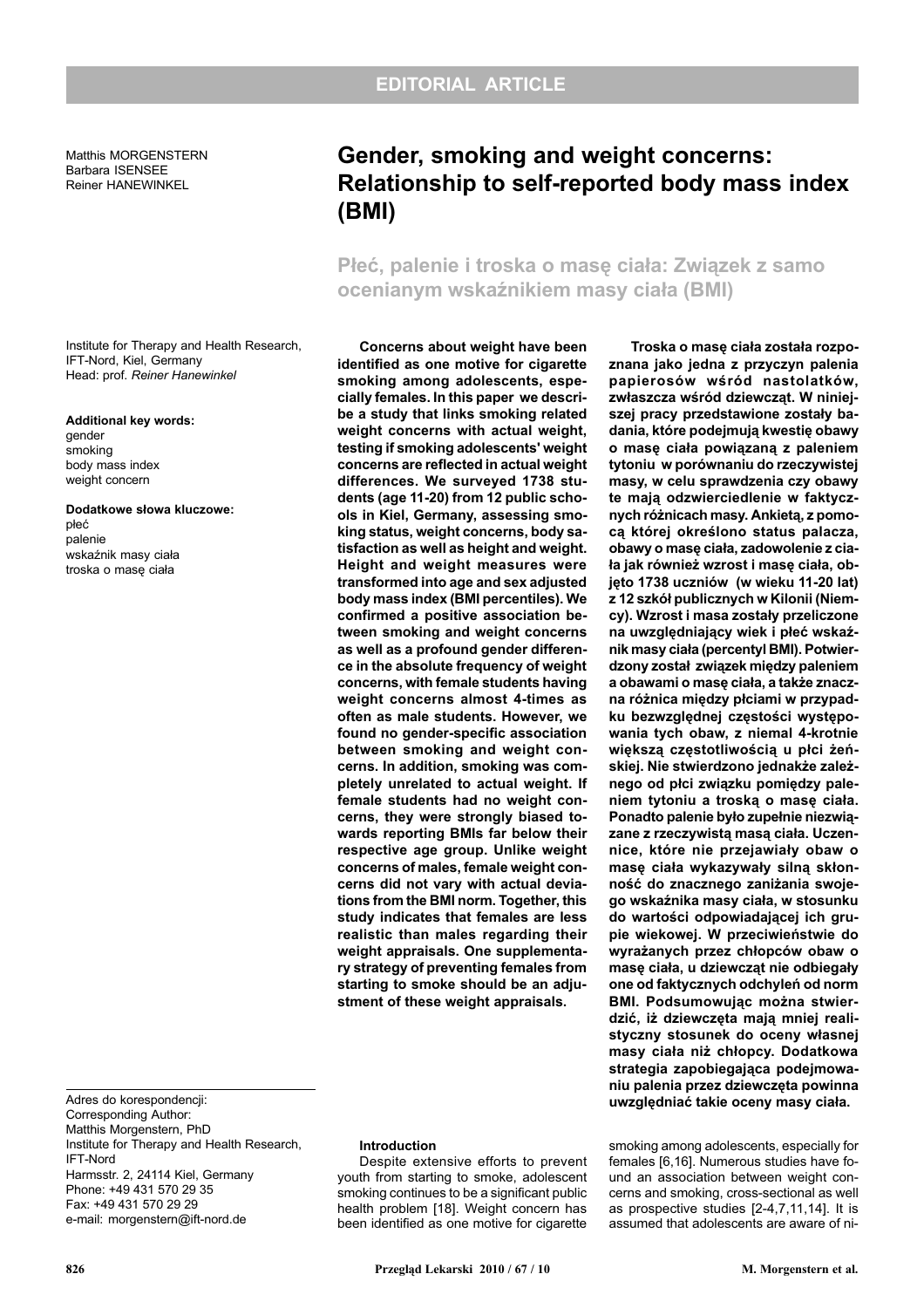cotine's weight suppressing effects and therefore consider smoking as a means for weight control [5,10,15]. These weight-related smoking expectancies were found to be more pronounced in female adolescents.

However, the existing literature is less clear about the association between smoking, weight concerns and actual weight [3]. This is an important issue as it helps clarifying if weight concerns and body dissatisfaction are based on objective grounds (e.g., overweight) or are rather based on a distorted social-cognitive construction of the own physical self. In the former case, preventive efforts should focus on smoking as an inappropriate way to control or lose weight. In the latter case, adolescents should be taught that there is no need to control or lose weight in the first place.

We report results from a survey on German adolescents that assessed smoking status, weight concerns and body satisfaction as well as actual height and weight.

#### Methods

# Study design and sample

A total of 2,235 students from 96 classes of 12 public schools in Kiel, northern Germany, were invited to take part in the study. All data were collected through paperpencil questionnaires administered by trained research staff; students completed the questionnaires independently during one school period (about 45 min). Teachers were requested to stay seated at the front desk during data collection, and confidentiality was guaranteed at all stages of the study. The study was approved by the Ministry of Cultural Affairs of the Bundesland Schleswig-**Holstein** 

About a fifth of the students (21%) could not be assessed as they did not provide written parental consent, 1% of the students were absent on the day of assessment, leading to a final sample of 1,738 surveyed students (attainment rate 78%). The 12 participating schools included all school types and did not significantly differ in their composition from the official school statistic.

#### Survey measures

BMI percentiles and overweight status. BMI (kg per m²) was assessed from self-reports of <u>height in cm</u> and weight in kg. A large U.S. representative study reported high correlations between measured BMI and self-reports in youth (r for height = 0.94 and r for weight  $= 0.95$ ) [8].

Due to physiological alterations of fat mass, BMI values of children and adolescents have to be adjusted for age and sex. We used the German reference data set of Krohmeyer-Hauschild et al. [12] to assign individual percentiles indicating the position of each student related to students of same age and sex. These BMI percentiles were used as a continuous variable to indicate a tendency towards overweight.

Additionally, according to the established definitions [1,9], students between the 85th and 95th percentile were classified as "at risk for overweight", students above the 95th percentile were classified as "overweight", all other students as "not overweight".

Weight concerns and body satisfaction. We assessed both constructs with single items. "How often are you concerned about your weight?" (response categories never, sometimes, often, and always), and "Would you like to have a different body?" (yes vs. no).

Smoking behavior. Lifetime smoking was determined through the question "How many cigarettes have you smoked in your life?". The response none was categorized as no lifetime smoking, all other responses (just a few puffs, 1-19 cigarettes, 20-100 cigarettes, and >100 cigarettes) as tried smoking [17]. Current smoking was assessed by asking "How often do you smoke at present?" to which respondents could answer I don't smoke, less than once a month, at least once a month, but not weekly, at least once a week, but not daily, or every day.

Those who reported smoking at least once a month are defined as current smokers.

#### Statistical Analysis

All data analyses were conducted with Stata 11.0 (Stata Corp, College Station TX). Bivariate associations between smoking and weight concerns were tested with chi-squared tests and logistic regression analyses. The association between smoking, weight concerns and BMI percentiles was tested with a multifactorial Analysis of Covariance (ANCOVA). Logistic regressions and ANCO-VA were controlled for "type of school" as this factor was significantly related to all studied variables (i.e., gender, weight concerns, smoking, and BMI). As it turned out that weight concerns and body satisfaction was highly



#### Figure 1

Study participation flow chart.

Schemat organizacyjny udziału w badaniach.

#### Table I

# Palenie, troska o masę ciała i zadowolenie z sylwetki w zależności od płci (n=1738).

Smoking, weight concerns, and body satisfaction depending on gender (Total N = 1738).

|                   | <b>Total</b> |           | Males |          | Females |          |               |      |
|-------------------|--------------|-----------|-------|----------|---------|----------|---------------|------|
|                   | N            | $\%$      | N     | $\%$     | N       | $\%$     | $\chi^2$ (df) | p    |
| Lifetime Smoking  |              |           |       |          |         |          |               |      |
| No                |              | 690 39.8  |       | 346 39.9 |         | 344 39.8 | 0.0(1)        | .968 |
| Yes               | 1043         | 60.2      |       | 522 60.1 | 521     | 60.2     |               |      |
|                   |              |           |       |          |         |          |               |      |
| Current Smoking   |              |           |       |          |         |          |               |      |
| No                |              | 1204 69.6 |       | 593 68.4 | 611     | 70.9     | 1.3(1)        | .261 |
| Yes               |              | 525 30.4  |       | 274 31.6 | 251     | 29.1     |               |      |
|                   |              |           |       |          |         |          |               |      |
| Weight concerns   |              |           |       |          |         |          |               |      |
| Never             |              | 556 32.2  |       | 435 50.1 |         | 121 14.1 |               |      |
| <b>Sometimes</b>  |              | 626 36.2  |       | 317 36.5 | 309     | 36.0     | 361.5         | .000 |
| Often             | 411          | 23.8      | 99    | 11.4     |         | 312 36.4 | (3)           |      |
| Always            | 133          | 7.7       | 17    | 2.0      |         | 116 13.5 |               |      |
|                   |              |           |       |          |         |          |               |      |
| Body satisfaction |              |           |       |          |         |          |               |      |
| Yes               |              | 908 52.8  |       | 559 64.5 | 349     | 41.0     | 95.3          | .000 |
| No                | 811          | 47.2      | 308   | 35.5     | 503     | 59.0     | (1)           |      |

Note: Variations of N because of missing values; Bold figures = significant associations Uwagi: Odchylenie n z uwagi na brak danych; Wytłuszczone dane = istotnie powiązane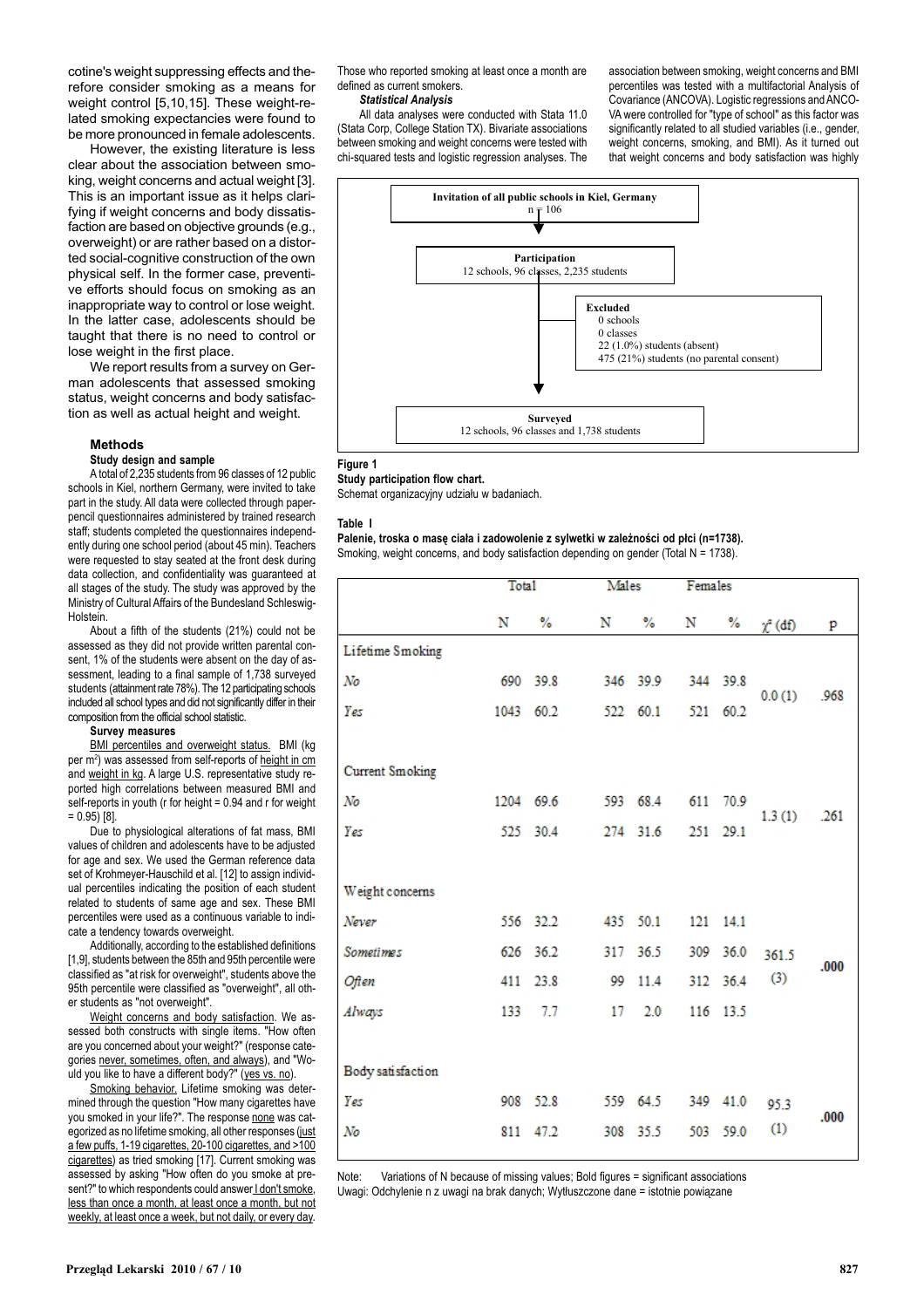|                              |                  | Weight concerns <sup>*</sup><br><b>OR</b><br>$(95\%$ CI            | p            | Body satisfaction<br>OR.<br>$(95\%$ CI                               | p            |
|------------------------------|------------------|--------------------------------------------------------------------|--------------|----------------------------------------------------------------------|--------------|
| Lifetime smoking             | Males<br>Females | $0.9 -$<br>$(0.6-1.3)$<br>1.9 <sup>b</sup><br>$(1.4-2.5)$          | .597<br>.000 | 0.6 <sup>2</sup><br>$(0.4 - 0.8)$<br>0.6 <sup>b</sup><br>$(0.4-0.8)$ | .001<br>.000 |
| Current smoking <sup>b</sup> | Males<br>Females | 1.6 <sup>c</sup><br>$(1.0-2.4)$<br>1.5 <sup>o</sup><br>$(1.1-2.1)$ | .027<br>.004 | 0.6 <sup>o</sup><br>$(0.5 - 0.8)$<br>0.7 <sup>o</sup><br>$(0.5-0.9)$ | .001<br>.016 |

d Kategoria odniesienia: pieć żeńska niepalący Martin Martin Martin Martin Martin Martin Martin Martin Martin M Gender, smoking, and weight concerns: Relation to self-reported BMI. Results of a multifactorial Analysis of Covariance (ANCOVA).

Płeć, palenie i troska o masę ciała: Związek z samo ocenianym wskaźnikiem masy ciała BMI. Wyniki wieloczynnikowej Analizy Kowariancji (ANCOVA).

|                             |        |                    | <b>BMI</b> percentile |      |                    | Absolute mean deviation<br>from the BMI norm |      |  |  |
|-----------------------------|--------|--------------------|-----------------------|------|--------------------|----------------------------------------------|------|--|--|
|                             |        | Adjusted<br>Means* | F.<br>value           | p    | Adjusted<br>Means* | F.<br>value                                  | p    |  |  |
| Gender                      |        |                    |                       |      |                    |                                              |      |  |  |
| Male                        |        | 59.5               |                       |      | 24.4               |                                              |      |  |  |
| Female                      |        | 48.1               | 73.3                  | .000 | 23.4               | 1.8                                          | .182 |  |  |
| Lifetime smoking            |        |                    |                       |      |                    |                                              |      |  |  |
| N <sub>O</sub>              |        | 54.7               | 0.1                   | .730 | 24.5               | 3.9                                          | .047 |  |  |
| Yes                         |        | 54.1               |                       |      | 22.9               |                                              |      |  |  |
| Current smoking             |        |                    |                       |      |                    |                                              |      |  |  |
| No                          |        | 54.0               |                       |      | 23.3               |                                              |      |  |  |
| Yes                         |        | 55.0               | 0.4<br>.539           |      | 23.9               | 0.5                                          | .498 |  |  |
| Weight concerns             |        |                    |                       |      |                    |                                              |      |  |  |
| $N_{0}$                     |        | 45.0               |                       |      | 22.5               | 13.6                                         | .000 |  |  |
| Yes                         |        | 62.7               | 178.7                 | .000 | 25.3               |                                              |      |  |  |
| Gender * weight<br>concerns |        |                    |                       |      |                    |                                              |      |  |  |
| No weight concerns          |        | 52.1               |                       | .012 | 21.7               | 15.9                                         | .000 |  |  |
| Weight concerns             | Male   | 66.7               |                       |      | 27.4               |                                              |      |  |  |
| No weight concerns          | Female | 37.5               | 5.9                   |      | 23.2               |                                              |      |  |  |
| Weight concerns             |        | 58.5               |                       |      | 23.2               |                                              |      |  |  |

Note: \* Means adjusted for all variables listed in the table and type of school. Bold figures = significant associations

Uwagi: \* Średnie dostosowane do wszystkich zmiennych wymienionych na liście i do typów szkół. Wytłuszczone dane = istotnie powiazane

# Table II

Płeć, palenie i troska o masę ciała: Związek z samo ocenianym wskaźnikiem masy ciała BMI. Wyniki wieloczynnikowej Analizy Kowariancji (ANCOVA). Gender, smoking, and weight concerns: Relation to selfreported BMI. Results of a multifactorial Analysis of Covariance (ANCOVA).

# Note:

- Bold figures = significant associations
- \* Variable "weight concerns" dichotomized into:
- 0" = Never or sometimes weight concerns;
- "1" = Often or always weight concerns
- a Reference category: Male never smokers;
- b Reference category: Female never smokers

Uwagi: Wytłuszczone dane = istotnie powiązane \*Zmienna "troska o mase ciała" rozróżniona na: "0" = nigdy lub czasem; "1" = często lub zawsze <sup>a</sup> Kategoria odniesienia: płeć męska nigdy niepalący; <sup>b</sup> Kategoria odniesienia: płeć żeńska nigdy niepalący;

- $\mathop{\text{c}}$  Kategoria odniesienia: płeć męska niepalący;
- 

related (Cronbachs alpha .70), the two measures were combined into a single scale "weight concerns" for the main ANCOVA to reduce redundancy.

# Results

Characteristics of the study sample

The final sample consisted of 1,738 students, of whom 50.2% were male. The mean age was 15.4 years (SD 1.8) with a range of 11-20 years and a median of 15 years. Ninety-one per cent of the students reported to be of German nationality.

# Smoking, weight concerns, and gender

Female and male students did not differ in smoking behavior. About 60% reported lifetime smoking, about 30% were classified as current smokers (see Table 1). We evidenced a profound gender difference regarding the frequency of weight concerns. While at least half of the male students never experience weight concerns this is true only for 14% of the females. A similar pattern can be found for body satisfaction with 59% of the females not satisfied with their body, compared to 36% of the male students.

# Zero order relationships

We replicated the previously reported zero order association between smoking and weight concerns, for lifetime smoking as well as for current smoking (see Table 2). However, we did not find gender differences for this association, with the exception of weight concerns being related to lifetime smoking only in females.